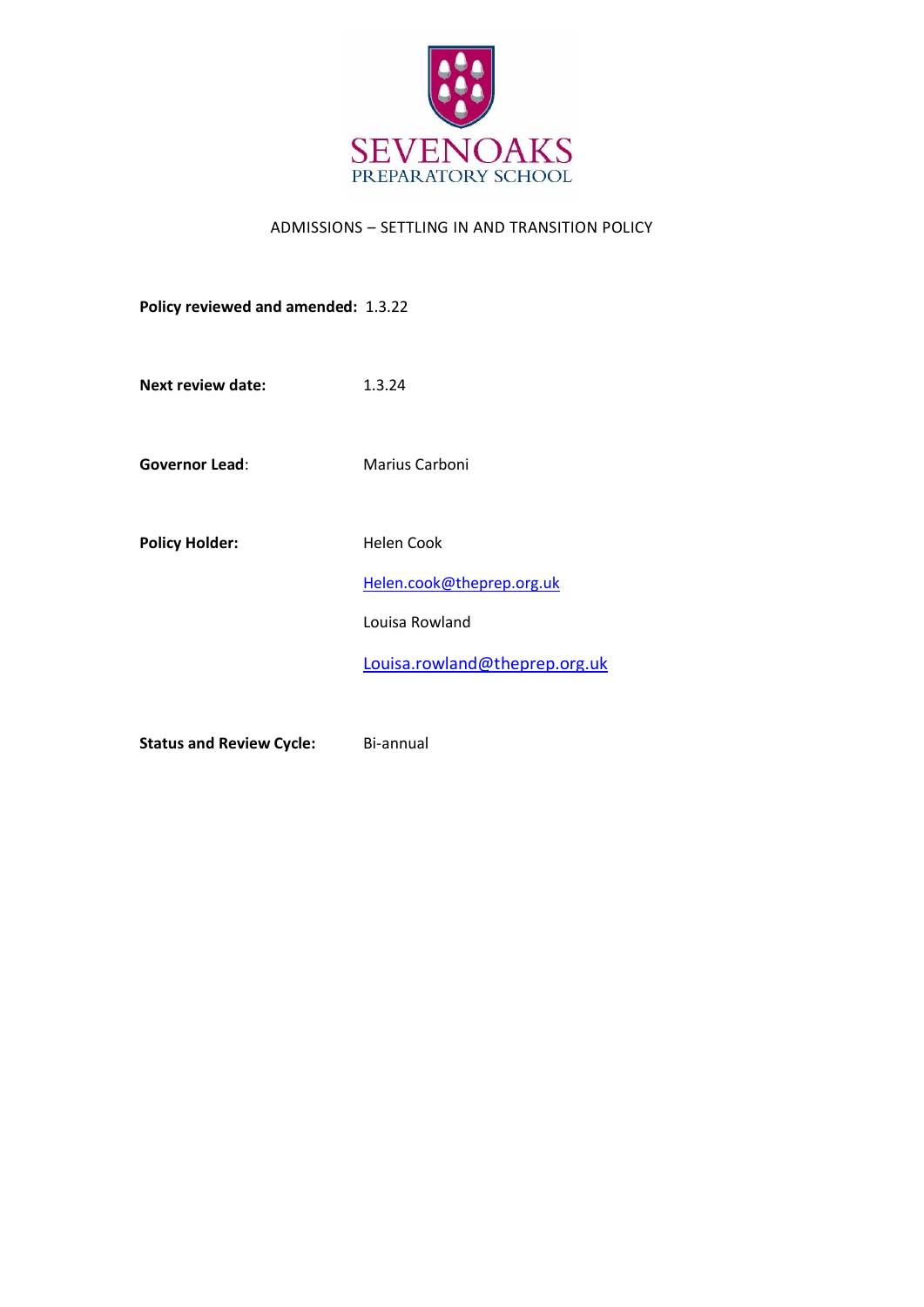### **ADMISSIONS**

# **Settling In and Transition Policy**

Sevenoaks Preparatory School Early Years Department recognises that all children are unique and the amount of time that a child takes to settle in can vary enormously. Therefore, children will be given time to settle in at their own pace to make them feel welcome, safe and confident in a new environment. An effective transition for the child goes beyond adult meetings and sharing the practicalities of school life.

We strongly encourage parents/carers to visit the premises with their children before they are due to start. Our school requires that the parents/carers concerned, both complete and return the Admissions Form and Pupil Information Form.

Children will be greeted in a warm and friendly manner. They will be introduced to all members of staff and told about any other regular visitors.

The child will be told about the fire evacuation procedure and the location of all fire exits, according to the provisions of the Fire Safety policy in terms suitable for the age and maturity of the child.

All staff will supervise children new to the school to ensure that they are happy in their new surroundings. The appropriate level of such supervision will be judged according to the child's age, maturity and previous experiences.

Staff will ask on a regular basis how a child is feeling, what activities they enjoy and if they are feeling unhappy about anything.

Consequently, depending on the age and maturity of each child, the following are guidance procedure adopted in the different school years:

#### **Nursery and Kindergarten**

Parents are invited to have a virtual home visit where they can share information about their child which will help practitioners know the child's routines, likes and dislikes etc.

Should children be attending other Early Years settings at the time of starting, and for the duration of their stay at Sevenoaks Prep Nursery and Kindergarten it can be useful to liaise in order to guarantee quality transition and care.

#### **Reception**

**Pupils joining in Reception** will be introduced to the other children within their class. The child will be allocated a 'buddy' who, under the supervision of a member of staff, will show them around and introduce them to the other children. They will then be encouraged to get to know the other children and settle into the group.

Children will be informed about the routines and programme of activities. They will be shown around the school, the boundaries will be explained to them and the registration procedures made clear to them.

If it seems that a child is taking a long time to settle in, this will be discussed with their parents/carers at the earliest opportunity. Likewise, if a parent/carer feels that there is a problem during the settling in period, they should raise this with a member of staff.